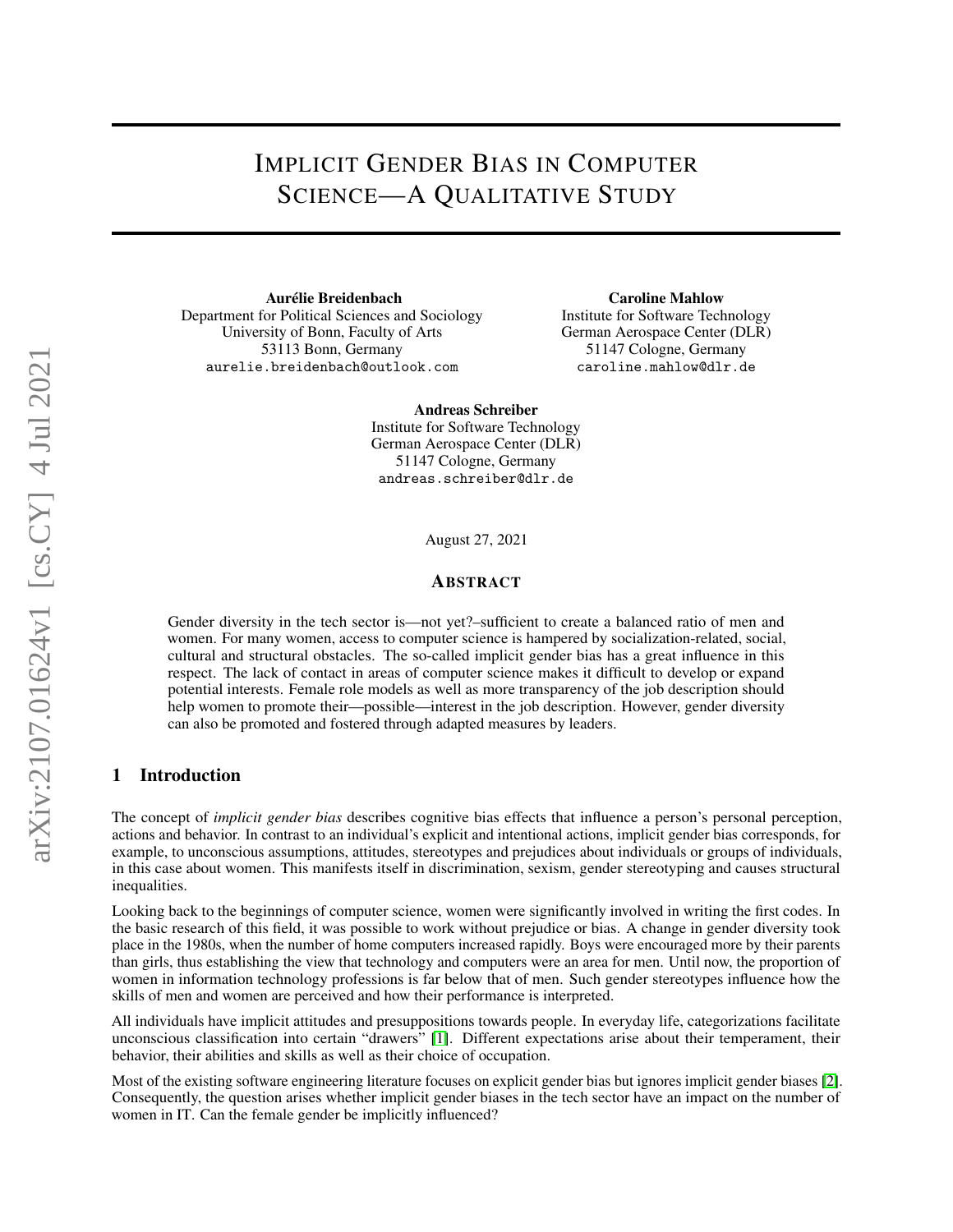A further explanation for the low rate of women in IT is the biological approach, which describes the lack of analytical skills among women as a cause. This and other differences between men and women that could explain possible causes of the lack of diversity were presented by James Damore in 2017 [\[3\]](#page-4-2).

The then 23-year-old software developer at Google recorded prejudices and stereotypes about women in an internal memo, with which he wanted to draw attention to the diversity issues in Google's corporate culture.

Damore argues that gender differences are not socially constructed but biologically determined. This is due to the prenatal testosterone that unborn children receive in the womb. This would give boys and men an advantage in analytical and mathematical thinking, which would give a biological advantage in software development.

Many of the differences are marginal and there are several and significant overlap between the sexes, so they have nothing on individuals would testify [\[3\]](#page-4-2). However, it does address concrete differences in the behavior and preferences of men and women. For example, women in the IT sector are more likely to work in front-end development, have a social disposition and prefer to work in a communicative way. Men, on the other hand, prefer abstract and analytical work in back-end software development and are more interested in job-related "status" and high pay. Therefore, women with social advantages could be lured into the tech industry by adjusting conditions such as a better "work-life balance".

However, Damore sees no need to create a gender balance within the tech industry. People should rather learn to deal with "natural" differences by training their empathy and paying attention to biological differences and causes [\[3\]](#page-4-2). Furthermore, he refers to the effect of institutional culture through management and the unconscious behavior of employees that goes together with it.

# 2 Qualitative Study

To verify Damore's statements, we investigate which determinants of the implicit gender bias women encounter in their lives and which factors influence or have influenced the career choices of women in computer science. In addition, this connection is linked to the aspect of leadership and corporate culture and the influence of the supervisor.

We conducted an (unrepresentative) empirical qualitative study on gender bias in computer science [\[4\]](#page-4-3) using the example of the staff of the Institute for Software Technology of the German Aerospace Center (DLR). This institute has an unusually high proportion of women (see "DLR" in Figure [1\)](#page-2-0) and allows us to question whether corporate culture has an influence.

Five women from the Intelligent and Distributed Systems Department were interviewed. Three of them were researchers, one student and one team. This cross-section of professional degrees gives an indication which determinants are decisive for women in their choice of career and what experiences they have had in their previous lives.

To ensure a comparison between the sexes and to find out whether and which measures are used to make the corporate culture more pleasant for women and to establish a positive working climate for all employees, the head of department was also interviewed as a managerial position. Through the long period of employment at DLR ( $>$  21 years), the latter is able to describe the long-term trend in corporate structure and culture.

Public opinion on Damore's theses ranges from strong support to strong rejection, which is why the memo provides a good basis for a key stimulus in the qualitative survey. All interview partners receive the key stimulus to read independently. The key stimulus is followed by four statements on which the interviewees are asked to comment. These represent the essential theses of Damore.

The actual interview begins, divided into three levels:

- 1. The first level resembles a biographical interview, a narrative way of life and career relating to IT experiences. Subsequently, further determinants of gender prejudices in the professional field of computer science are asked.
- 2. The second level revels expectations and preferences towards the employer and examines Damore's statements about gender preferences in the decision to choose a profession.
- 3. The third level is dedicated to the personal experiences of women regarding prejudices, and discrimination which women face in the professional world and their personal careers.

The questionnaire of the management position differs from that of women in that is more focused on the aspect of corporate management and culture.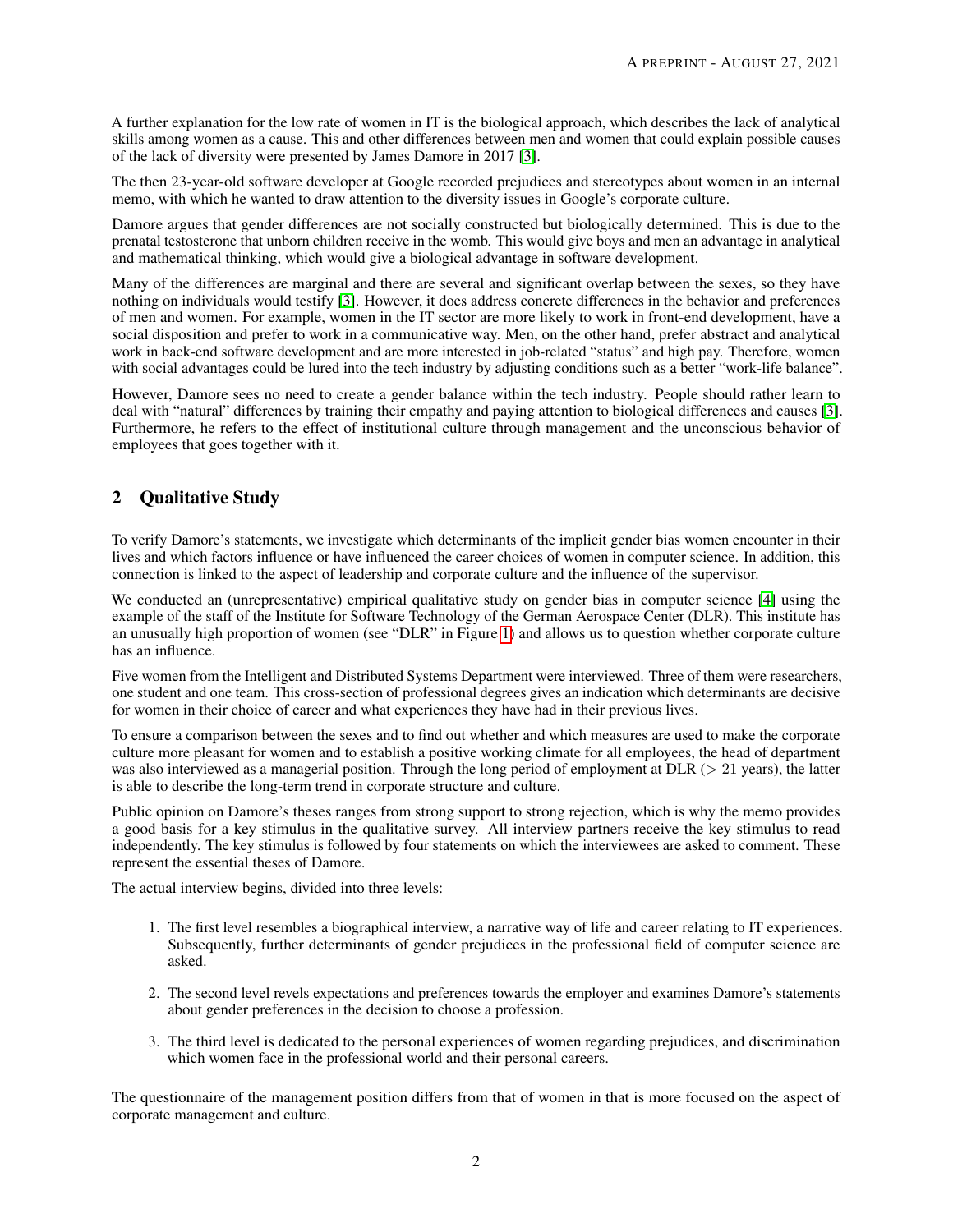

<span id="page-2-0"></span>Figure 1: Women in software engineering: percentage of women in software engineering teams (permanently employed staff only). URL: <https://datawrapper.dwcdn.net/qPx96/2/>

To cover as many sub-areas of the subjects' experiences as possible, the type of questions was adapted to the interview and varied between open (question about biography), semi-open (explicit question about experiences), and closed questions (has something already been experienced by the women).

## 3 Results

Overall, the subjective views of the respondents prove that the tech sector is still a male domain.

According to the interviewees, this representation has become entrenched in society through implicit gender bias rather than through cognitive and physical characteristics of men. The first indications of the influence of implicit gender bias on the male domain in the tech sector are provided by the survey of the autobiographical life and career path of the interviewees.

#### 3.1 The Way Into the IT Industry

The first IT experiences were already made in childhood. The contact persons were mostly male relatives.

By interacting with computers in childhood, the women had no fear of contact with the devices or programs. This made it easier for them to further access to the subject of computer science and increased interest. This developing interest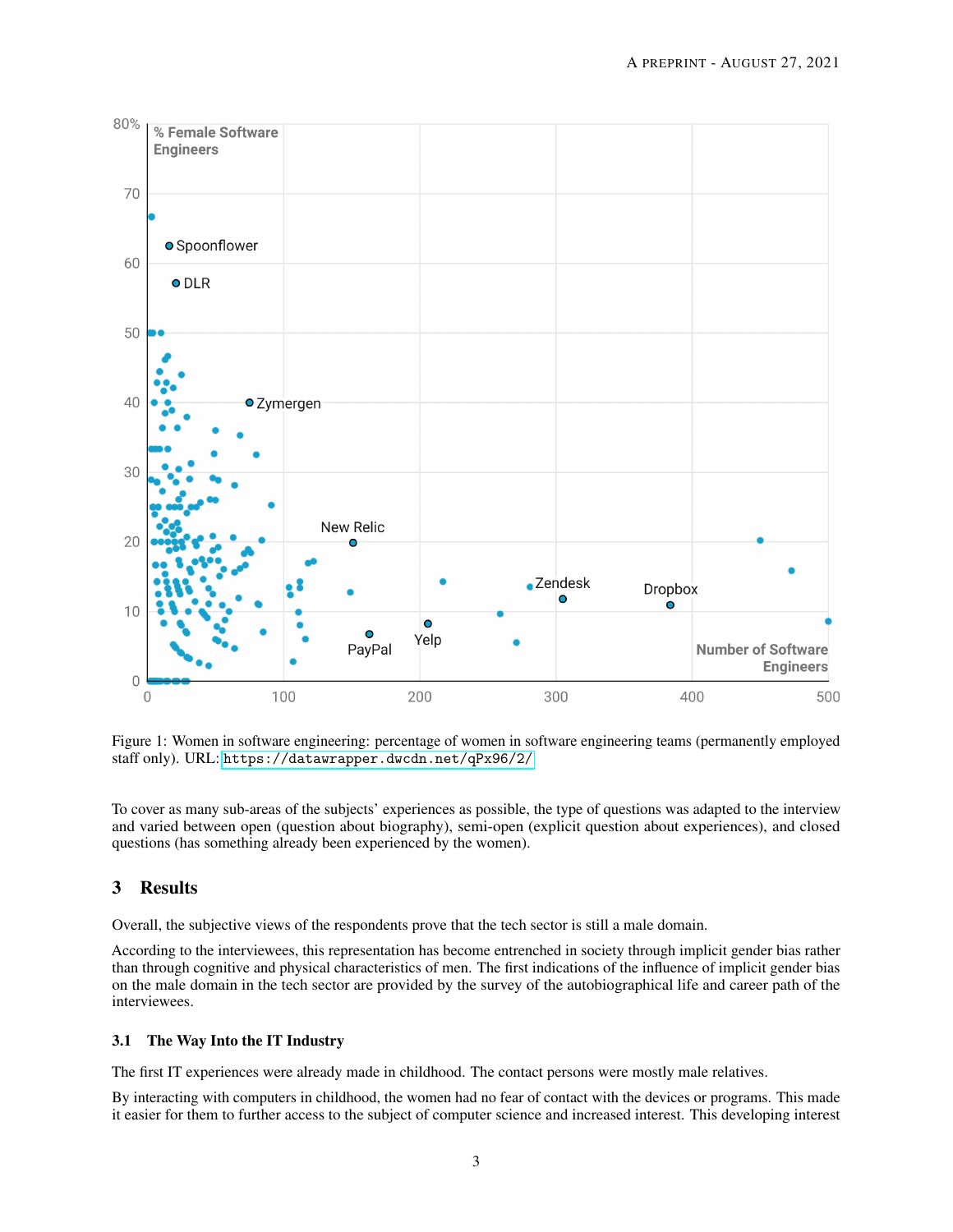could be continued during the school years by taking compulsory subjects or at least optional subjects with computer science background. Only one respondent described that no experience with computers was gained at school. This also had an effect on the choice of study. She studied mathematics, since computer science was never present.

The women reported conversations with other women who described computer science not to be able to study because before the beginning of their studies, they were lacking programming skills. This seems to be common among young women, who are deterred and unsettled by it. This suggests that women tend to underestimate themselves and often do not dare to tackle topics with which they have not yet had any contact. The prevailing image of the computer scientist by society creates an additional barrier, so that access to this subject becomes difficult or even impossible as a career option.

All respondents confirmed that the proportion of women during their studies was very low. Even though women were not discriminated against by professors and lecturers directly, they did encounter some statements that also suggest the implicit gender bias. These mostly came from (male) fellow students in the form of ignorance or a false assessment of their skills and knowledge.

Despite the initial difficulties, all respondents were very confident in their choice and decided to continue their career path in the tech industry. The many job opportunities in the IT industry and the lack of skilled workers argued for a job with a future.

Such gender-related distortions remain in professional life. For example, one respondent described a situation at a trade fair where she had to justify herself several times that she was doing software development, since she "*obviously has nothing to do with Python.*" This phenomenon intensifies the more feminine and cultivated she is in a male-dominated environment. Not only men would have this prejudice against women, but especially women against women. In contrast, she also reports that she has had the experience that men have to justify themselves at a conference if they have nothing to do with programming.

The head of department also reported on some implicit gender bias that he had experienced over time and collected from colleagues and acquaintances. These almost exclusively proved to be a disadvantage for women, for example, in that women were overheard or not taken seriously in discussions.

This is also confirmed by the women interviewed. One of the interviewees was told that she would positively influence the mood and make it more pleasant. Overall a positive working environment was described in which one would be treated equally and fairly. The high proportion of women has a positive influence on social behavior and promotes teamwork.

It should also be emphasized that being a woman in a male domain does not only have negative effects. The interviewees reported a kind of unique selling proposition, which could have a positive effect on the recognition value.

## 3.2 Decision Criteria for the Tech Sector

When choosing an employer, all respondents seem to share the same basic values and premises. All women stated that they wanted to pursue a profession that would fulfill and challenge them. The work should be fun and the topic should be interesting. The women thus decided to choose DLR as their employer because of the variety of topics and their interest in DLR's research fields.

The aspect of work-life balance only becomes more and more important for the women computer scientists as their length of employment increases. In job interviews, many women are relieved when the topic of family planning would be openly addressed and treated as a matter of course.

Monetary and other social advantages and possibilities of work allocation are a bonus for the women, but these were not decisive criteria in their application. More important to women is a good working environment in which they are taken seriously, and all colleagues are treated equally.

## 3.3 Corporate Culture

The department promotes active leadership by women, dissolve "typical" role models, and initiate gender-neutral actions. This begins with the most neutral formulation of job advertisements. As soon as an employee notices a case that can be described as sexist, misogynist, or exclusionary, an appraisal interview is arranged. The aim is to create awareness and to reflect on one's own behavior and to work out alternatives.

In addition, the department leader must set an example of gender-neutral behavior and trust. Thus, the priorities of health and family are equally important to all employees. In this respect, trust also means trusting in the abilities and freedom of employees by working independently.